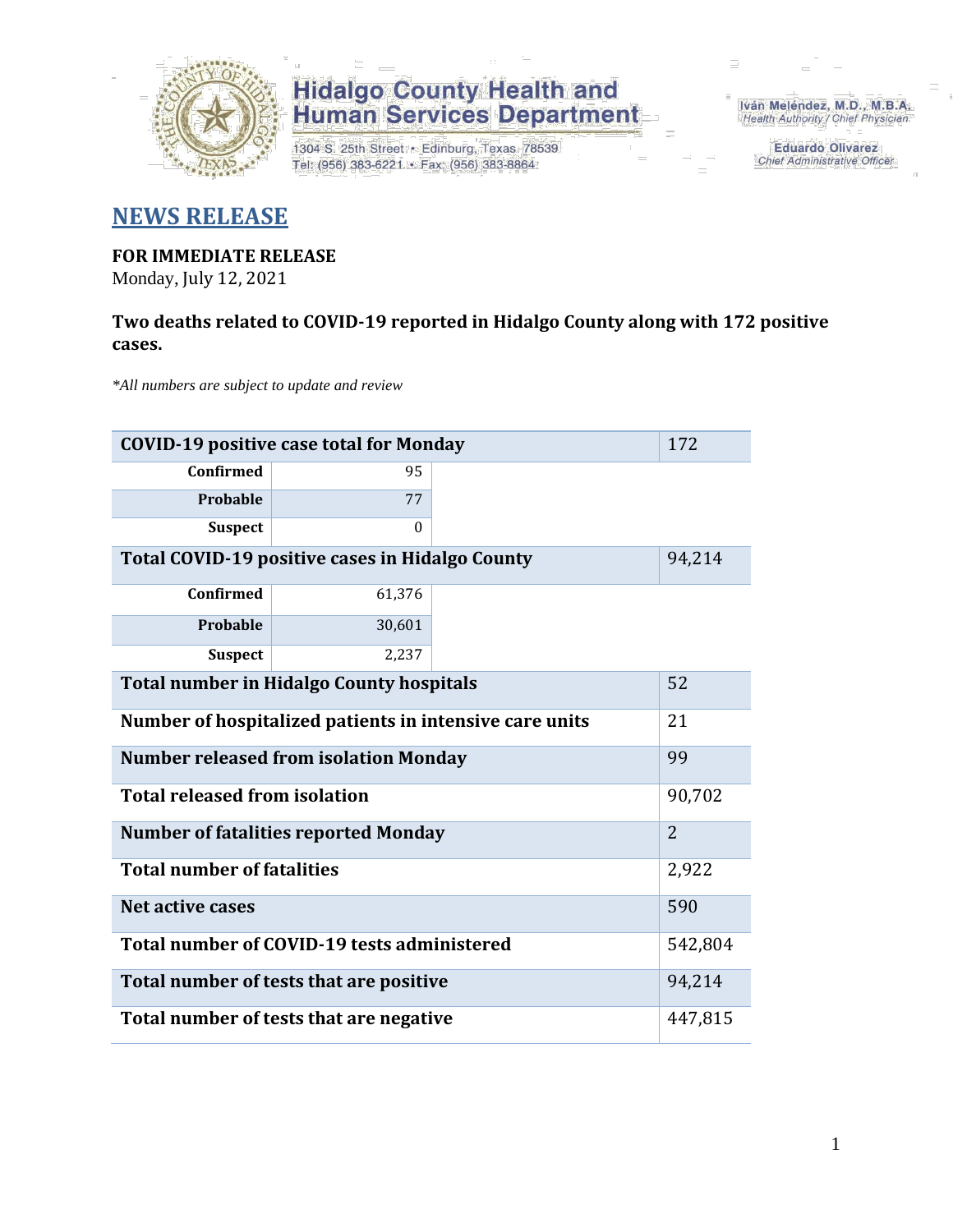

1304 S. 25th Street · Edinburg, Texas 78539 Tel: (956) 383-6221 · Fax: (956) 383-8864

Iván Meléndez, M.D., M.B.A. Health Authority / Chief Physician

> **Eduardo Olivarez Chief Administrative Officer**

*Hidalgo County uses the case status definition provided by the Texas Department of State Health Service's 2020 Epi Case Criteria Guide revised November 2020.*

- *1. Confirmed: A person who has tested positive through a molecular or PCR (oral or nasal swabs) test that looks for the presence of the virus's genetic material.*
- *2. Probable: A person who meets presumptive laboratory evidence through detection of COVID-19 by antigen test in a respiratory specimen.*
- *3. Suspect: A person who meets supported laboratory evidence through detection of specific antibodies in serum, plasma, whole body, and no prior history of being confirmed or probable case.*

*For more information of case status definition for COVID-19, please refer to:*

[https://www.dshs.state.tx.us/IDCU/investigation/epi-case-criteria-guide/2020-Epi-Case-Criteria-](https://www.dshs.state.tx.us/IDCU/investigation/epi-case-criteria-guide/2020-Epi-Case-Criteria-Guide.pdf)[Guide.pdf](https://www.dshs.state.tx.us/IDCU/investigation/epi-case-criteria-guide/2020-Epi-Case-Criteria-Guide.pdf)

The deaths include:

|              |     | Age Gender City |                |
|--------------|-----|-----------------|----------------|
| 1            | 60s | Male            | <b>Mission</b> |
| $\mathbf{2}$ | 60s | Male            | Mission        |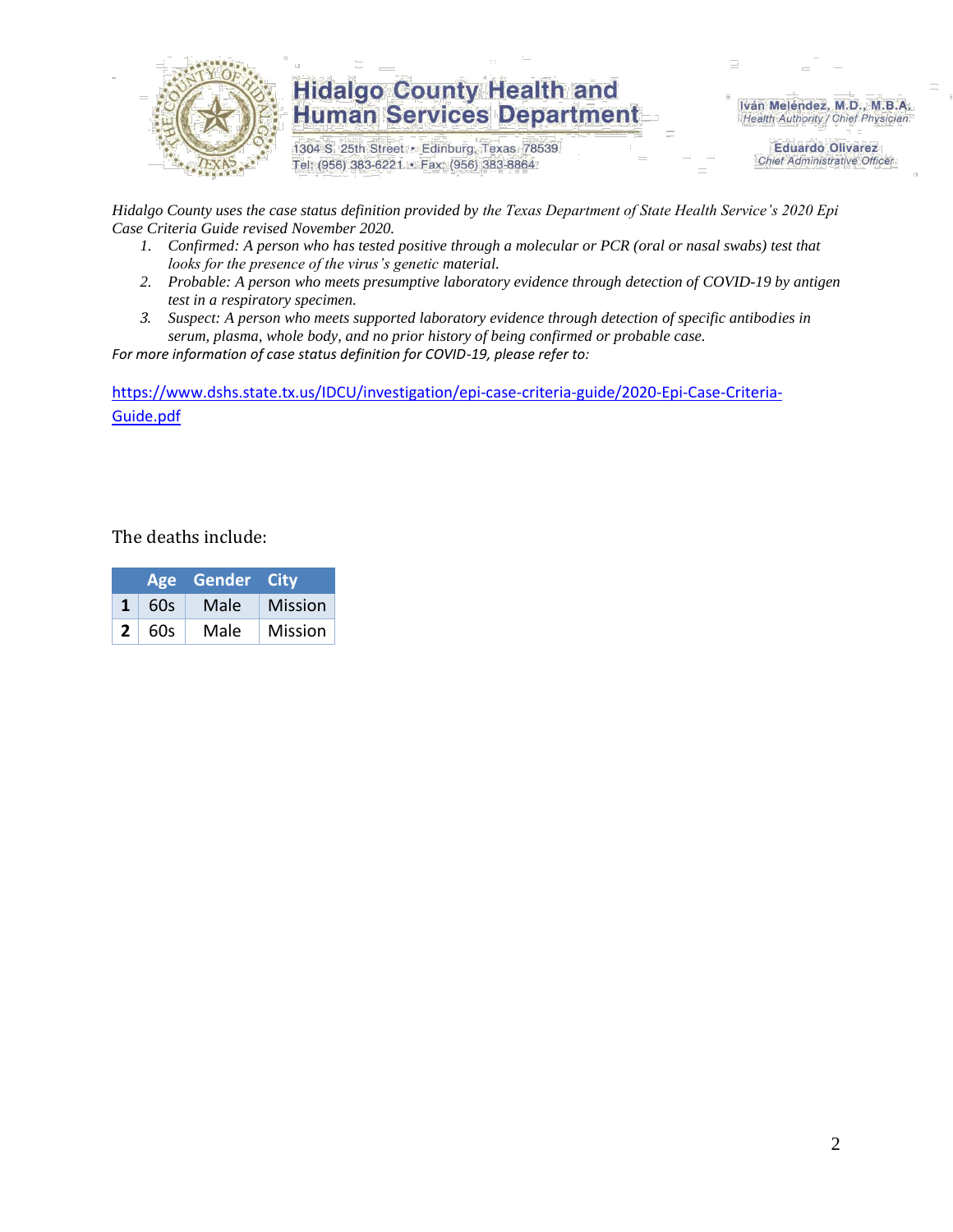

1304 S. 25th Street • Edinburg, Texas 78539<br>Tel: (956) 383-6221 • Fax: (956) 383-8864

Iván Meléndez, M.D., M.B.A.<br>Health Authority / Chief Physician

**Eduardo Olivarez** Chief Administrative Officer

#### Monday, July 12, 2021 positive cases include:

|    | <b>Age Range</b> | Gender | <b>City</b> |     | <b>Age Range</b> | <b>Gender</b>                                                                                              | <b>City</b> |
|----|------------------|--------|-------------|-----|------------------|------------------------------------------------------------------------------------------------------------|-------------|
| 1  | $0 - 19$         | M      | Alamo       | 87  | 60s              | F                                                                                                          | McAllen     |
| 2  | $0 - 19$         | M      | Alamo       | 88  | 30s              | F                                                                                                          | Mercedes    |
| 3  | 20s              | M      | Alamo       | 89  | 50s              | F                                                                                                          | Mercedes    |
| 4  | 30 <sub>s</sub>  | М      | Alamo       | 90  | $0 - 19$         | M                                                                                                          | Mission     |
| 5  | 30 <sub>s</sub>  | F      | Alamo       | 91  | $0 - 19$         | $\mathsf{M}% _{T}=\mathsf{M}_{T}\!\left( a,b\right) ,\ \mathsf{M}_{T}=\mathsf{M}_{T}\!\left( a,b\right) ,$ | Mission     |
| 6  | 50s              | M      | Alamo       | 92  | $0 - 19$         | M                                                                                                          | Mission     |
| 7  | 60s              | F      | Alamo       | 93  | $0 - 19$         | F                                                                                                          | Mission     |
| 8  | 20s              | F      | Alton       | 94  | $0 - 19$         | M                                                                                                          | Mission     |
| 9  | 20s              | M      | Alton       | 95  | $0 - 19$         | $\mathsf F$                                                                                                | Mission     |
| 10 | 40s              | F      | Alton       | 96  | $0 - 19$         | F                                                                                                          | Mission     |
| 11 | 40s              | F      | Alton       | 97  | 20s              | F                                                                                                          | Mission     |
| 12 | 50s              | M      | Alton       | 98  | 20s              | M                                                                                                          | Mission     |
| 13 | 50s              | M      | Alton       | 99  | 20s              | $\mathsf F$                                                                                                | Mission     |
| 14 | 50s              | Μ      | Alton       | 100 | 20s              | F                                                                                                          | Mission     |
| 15 | 50s              | F      | Alton       | 101 | 20s              | $\mathsf{M}% _{T}=\mathsf{M}_{T}\!\left( a,b\right) ,\ \mathsf{M}_{T}=\mathsf{M}_{T}\!\left( a,b\right) ,$ | Mission     |
| 16 | 50s              | F      | Alton       | 102 | 20s              | M                                                                                                          | Mission     |
| 17 | 50s              | M      | Alton       | 103 | 20s              | $\mathsf F$                                                                                                | Mission     |
| 18 | 60s              | F      | Alton       | 104 | 30 <sub>s</sub>  | F                                                                                                          | Mission     |
| 19 | 60s              | F      | Alton       | 105 | 30 <sub>s</sub>  | $\mathsf F$                                                                                                | Mission     |
| 20 | 20s              | M      | Donna       | 106 | 40s              | M                                                                                                          | Mission     |
| 21 | 20s              | M      | Donna       | 107 | 40s              | $\mathsf F$                                                                                                | Mission     |
| 22 | 20s              | M      | Donna       | 108 | 40s              | F                                                                                                          | Mission     |
| 23 | 20s              | F      | Donna       | 109 | 40s              | M                                                                                                          | Mission     |
| 24 | 30 <sub>s</sub>  | F      | Donna       | 110 | 40s              | M                                                                                                          | Mission     |
| 25 | 30 <sub>s</sub>  | F      | Donna       | 111 | 40s              | F                                                                                                          | Mission     |
| 26 | 40s              | F      | Donna       | 112 | 40s              | F                                                                                                          | Mission     |
| 27 | 40s              | F      | Donna       | 113 | 40s              | F                                                                                                          | Mission     |
| 28 | 40s              | F.     | Donna       | 114 | 40s              | М                                                                                                          | Mission     |
| 29 | 50s              | M      | Donna       | 115 | 40s              | $\mathsf F$                                                                                                | Mission     |
| 30 | 60s              | Μ      | Donna       | 116 | 50s              | F                                                                                                          | Mission     |
| 31 | 60s              | F      | Donna       | 117 | 50s              | $\mathsf F$                                                                                                | Mission     |
| 32 | $0 - 19$         | M      | Edinburg    | 118 | 50s              | M                                                                                                          | Mission     |
| 33 | 20s              | M      | Edinburg    | 119 | 50s              | $\mathsf{M}% _{T}=\mathsf{M}_{T}\!\left( a,b\right) ,\ \mathsf{M}_{T}=\mathsf{M}_{T}\!\left( a,b\right) ,$ | Mission     |
| 34 | 20s              | F      | Edinburg    | 120 | 50s              | M                                                                                                          | Mission     |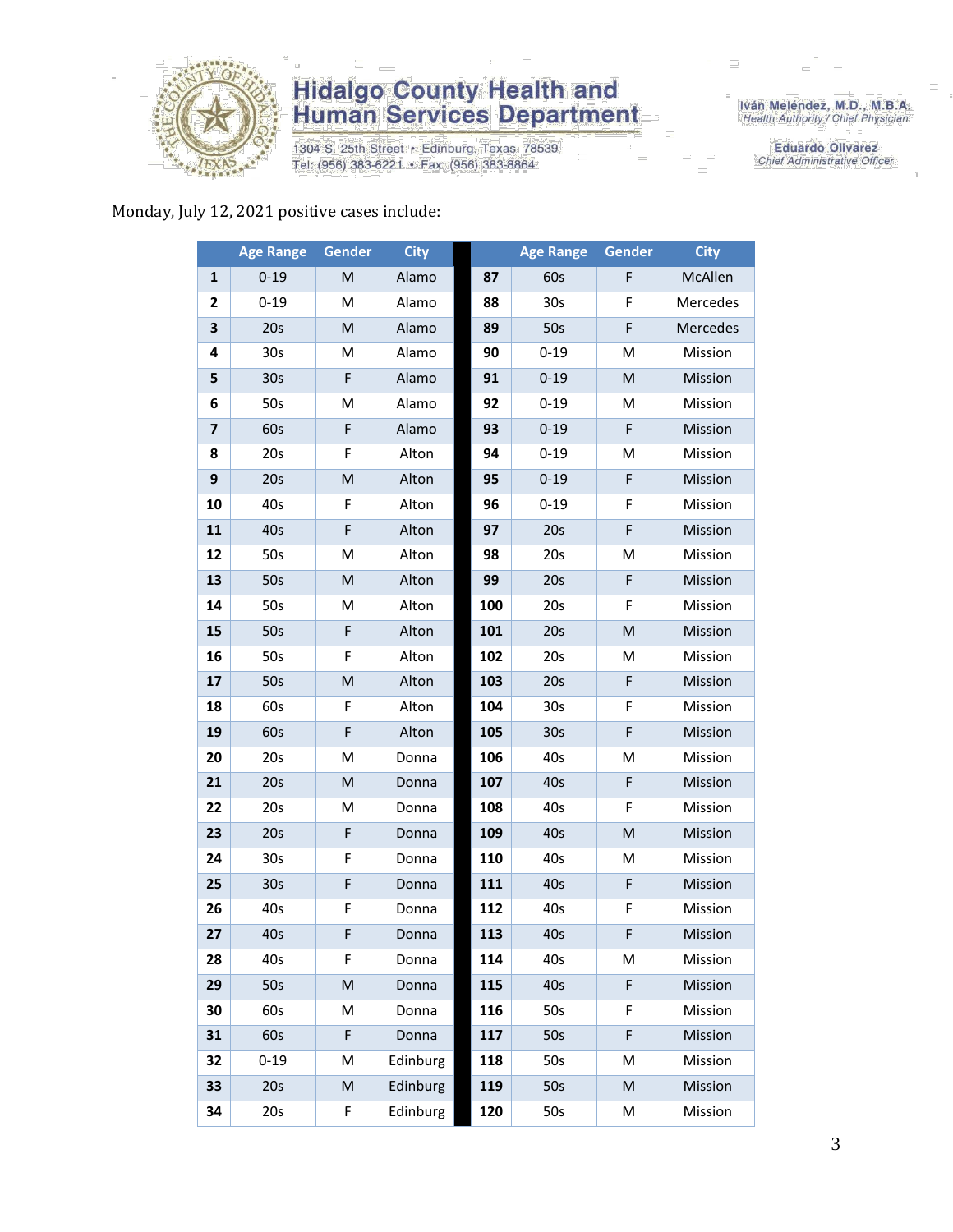

1304 S. 25th Street • Edinburg, Texas 78539<br>Tel: (956) 383-6221 • Fax: (956) 383-8864

Iván Meléndez, M.D., M.B.A.<br>Health Authority / Chief Physician

**Eduardo Olivarez** Chief Administrative Officer

| 35 | 20s             | F         | Edinburg | 121 | 60s             | ${\sf M}$                                                                                                  | Mission     |
|----|-----------------|-----------|----------|-----|-----------------|------------------------------------------------------------------------------------------------------------|-------------|
| 36 | 20s             | F         | Edinburg | 122 | $0 - 19$        | M                                                                                                          | Pharr       |
| 37 | 30 <sub>s</sub> | M         | Edinburg | 123 | $0 - 19$        | F                                                                                                          | Pharr       |
| 38 | 30 <sub>s</sub> | M         | Edinburg | 124 | $0 - 19$        | F                                                                                                          | Pharr       |
| 39 | 40s             | M         | Edinburg | 125 | $0 - 19$        | ${\sf M}$                                                                                                  | Pharr       |
| 40 | 40s             | F         | Edinburg | 126 | $0 - 19$        | M                                                                                                          | Pharr       |
| 41 | 40s             | M         | Edinburg | 127 | $0 - 19$        | F                                                                                                          | Pharr       |
| 42 | 40s             | F         | Edinburg | 128 | $0 - 19$        | M                                                                                                          | Pharr       |
| 43 | 40s             | M         | Edinburg | 129 | $0 - 19$        | F                                                                                                          | Pharr       |
| 44 | 40s             | F         | Edinburg | 130 | 20s             | M                                                                                                          | Pharr       |
| 45 | 40s             | F         | Edinburg | 131 | 20s             | M                                                                                                          | Pharr       |
| 46 | 40s             | M         | Edinburg | 132 | 30s             | F                                                                                                          | Pharr       |
| 47 | 40s             | M         | Edinburg | 133 | 40s             | ${\sf M}$                                                                                                  | Pharr       |
| 48 | 50s             | F         | Edinburg | 134 | 40s             | F                                                                                                          | Pharr       |
| 49 | 50s             | F         | Edinburg | 135 | 40s             | M                                                                                                          | Pharr       |
| 50 | 50s             | M         | Edinburg | 136 | 40s             | M                                                                                                          | Pharr       |
| 51 | 50s             | M         | Edinburg | 137 | 40s             | F                                                                                                          | Pharr       |
| 52 | 50s             | M         | Edinburg | 138 | 40s             | F                                                                                                          | Pharr       |
| 53 | 50s             | ${\sf M}$ | Edinburg | 139 | 50s             | $\mathsf{M}% _{T}=\mathsf{M}_{T}\!\left( a,b\right) ,\ \mathsf{M}_{T}=\mathsf{M}_{T}\!\left( a,b\right) ,$ | Pharr       |
| 54 | 60s             | F         | Edinburg | 140 | 60s             | M                                                                                                          | Pharr       |
| 55 | 60s             | M         | Edinburg | 141 | $0 - 19$        | F                                                                                                          | San Juan    |
| 56 | 60s             | F         | Edinburg | 142 | 30s             | M                                                                                                          | San Juan    |
| 57 | 50s             | M         | Hidalgo  | 143 | 40s             | ${\sf M}$                                                                                                  | San Juan    |
| 58 | 50s             | M         | Hidalgo  | 144 | 40s             | F                                                                                                          | San Juan    |
| 59 | 50s             | F         | Hidalgo  | 145 | 40s             | ${\sf M}$                                                                                                  | San Juan    |
| 60 | $0 - 19$        | F         | McAllen  | 146 | 40s             | M                                                                                                          | San Juan    |
| 61 | $0 - 19$        | F         | McAllen  | 147 | 40s             | F                                                                                                          | San Juan    |
| 62 | $0 - 19$        | M         | McAllen  | 148 | 50s             | F                                                                                                          | San Juan    |
| 63 | $0 - 19$        | M         | McAllen  | 149 | $0 - 19$        | M                                                                                                          | Undisclosed |
| 64 | $0 - 19$        | F         | McAllen  | 150 | $0 - 19$        | F                                                                                                          | Undisclosed |
| 65 | $0 - 19$        | F         | McAllen  | 151 | $0 - 19$        | F                                                                                                          | Undisclosed |
| 66 | $0 - 19$        | F         | McAllen  | 152 | 20s             | F                                                                                                          | Undisclosed |
| 67 | 20s             | F         | McAllen  | 153 | 20s             | F                                                                                                          | Undisclosed |
| 68 | 20s             | M         | McAllen  | 154 | 30s             | F                                                                                                          | Undisclosed |
| 69 | 20s             | F         | McAllen  | 155 | 30 <sub>s</sub> | M                                                                                                          | Undisclosed |
| 70 | 30 <sub>s</sub> | F         | McAllen  | 156 | 40s             | M                                                                                                          | Undisclosed |